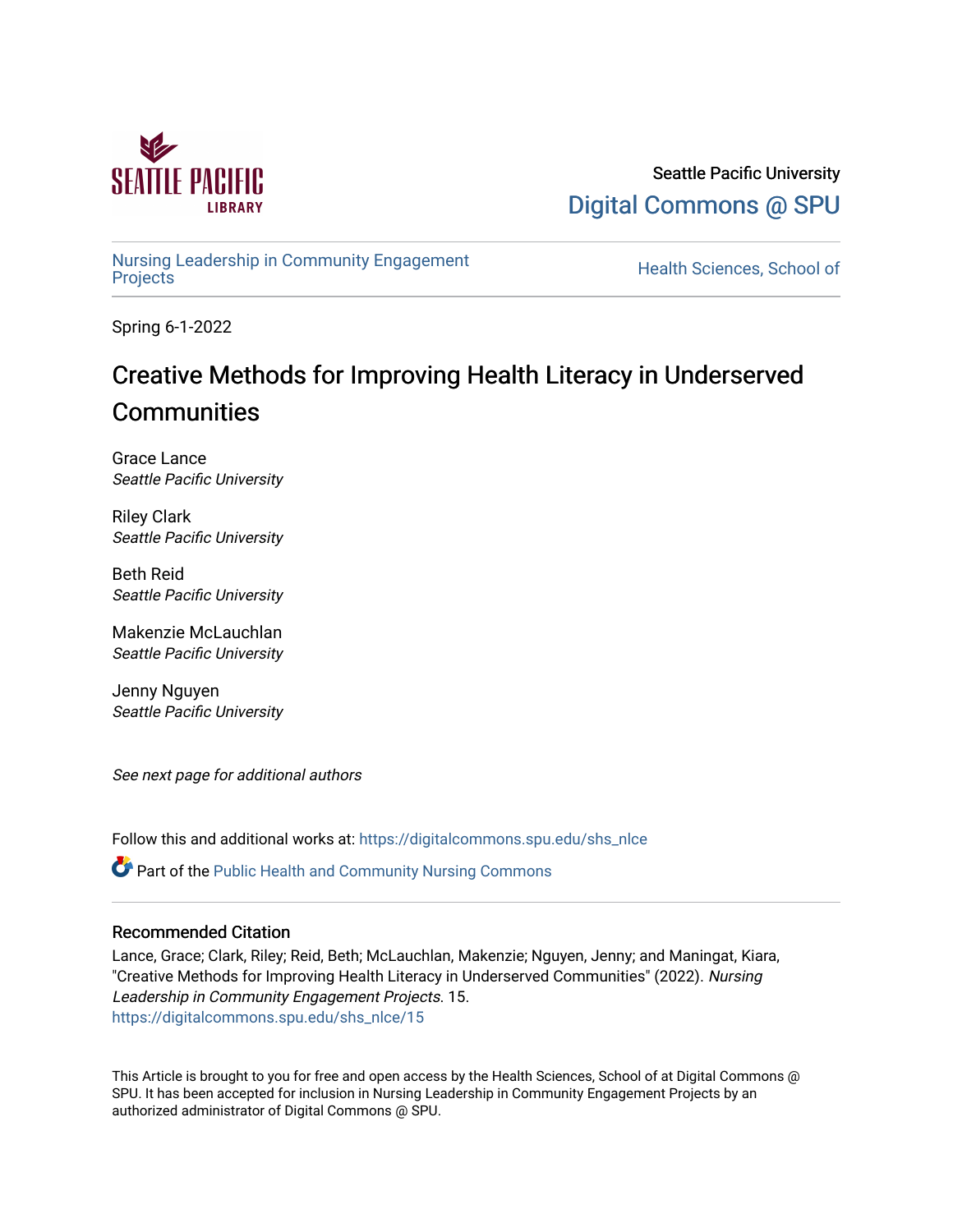# Authors

Grace Lance, Riley Clark, Beth Reid, Makenzie McLauchlan, Jenny Nguyen, and Kiara Maningat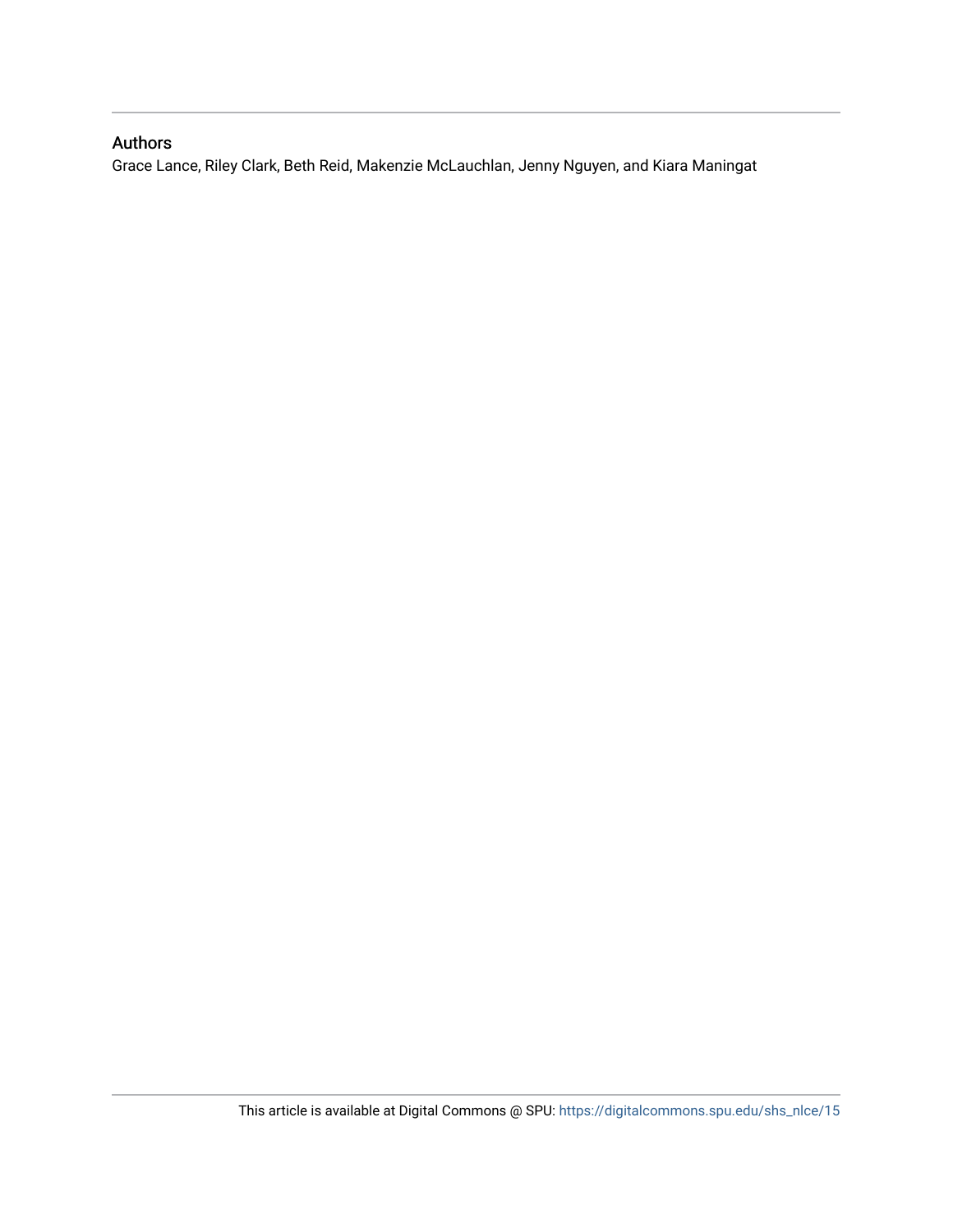# **Creative Methods for Improving Health Literacy in Underserved Communities**

Riley Clark, Grace Lance, Kiara Maningat, Mak McLauchlan, Jenny Nguyen, Beth Reid

Lydia Green School of Nursing, Seattle Pacific University

NUR 4153: Nursing Leadership in Community Engagement

Dr. Ebony Blackmon Humphrey

May 25, 2022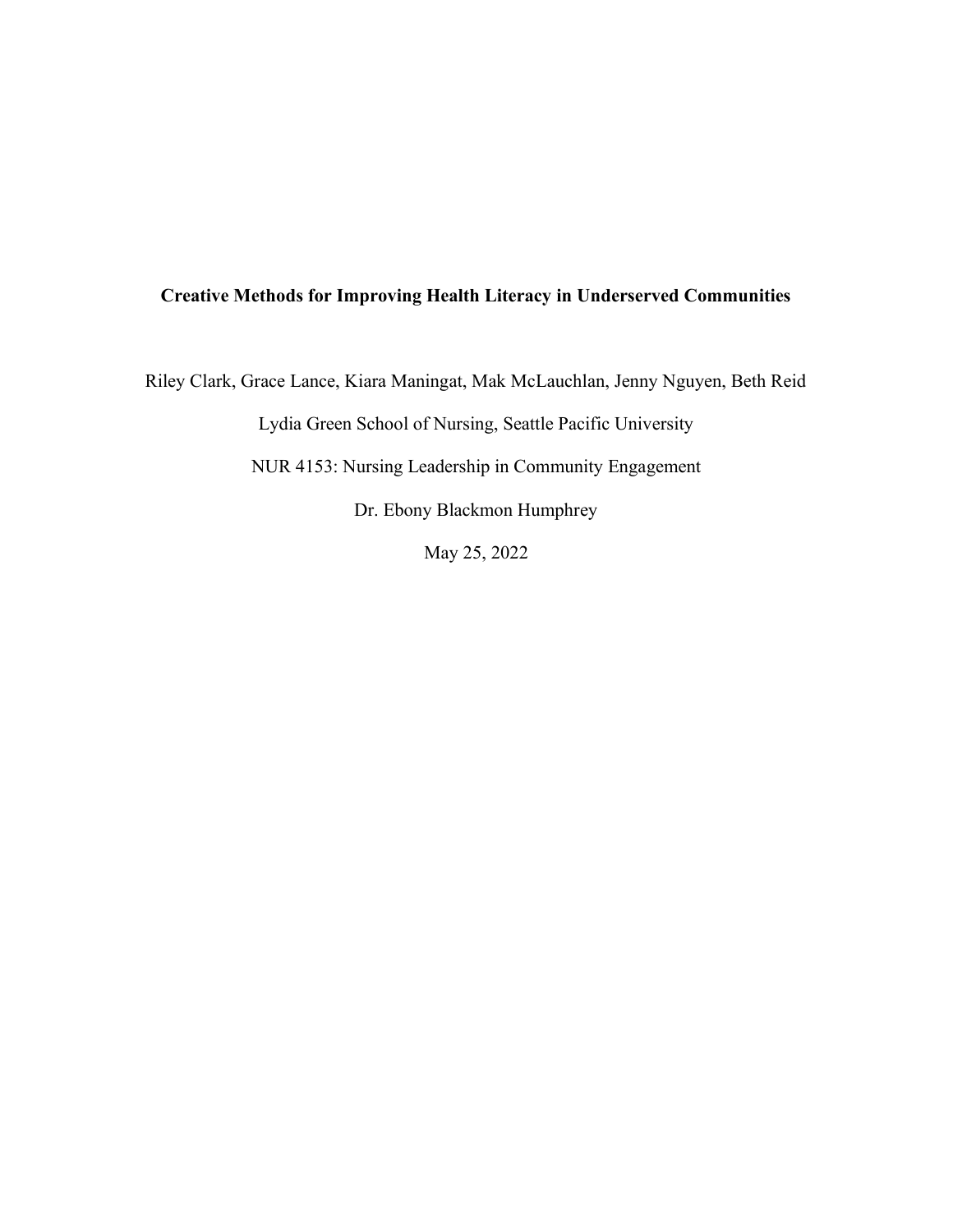#### **Creative Methods for Improving Health Literacy in Underserved Communities**

In 2003, Recovery Café was founded with the goal of providing long-term recovery support to those in the margins, including those experiencing homelessness, addiction, and mental health challenges (Recovery Café, 2022). Recovery Café provides members with the support needed to gain and maintain access to housing, social and health services, healthy relationships, education, and employment (Recovery Café, 2022). Recovery Café provides this support by offering a safe space, with nutritious meals, fostering a loving community, and providing resources such as educational opportunities, 12-step meetings, and referral services (Recovery Café, 2022). In 2022, the Seattle Pacific University Lydia Green Nursing Program partnered with Recovery Café to determine and fulfill an unmet need of the organization and their members. After visiting Recovery Café and completing a windshield survey, the undergraduate nursing students determined a need for health information, presented in an appealing and accessible way. To address this need, a collection of double-sided educational sheets with a wordsearch puzzle on the front and information on the back, were created on the following topics: COVID-19, drug overdose prevention, sexual health, Type 2 Diabetes, vaccinations, and Hepatitis. These sheets were designed to provide an educational resource about relevant health topics that is creative, fun, and utilizes easy readability and inclusive language.

## **Background**

Health literacy refers to the ability of people to access, understand, and use information to make decisions related to their health (Castro-Sanchez et al., 2016). It has been estimated that a third of adults in the United States are considered low level in terms of health literacy, with prevalence in the populations of older adults, those with low income, and those with low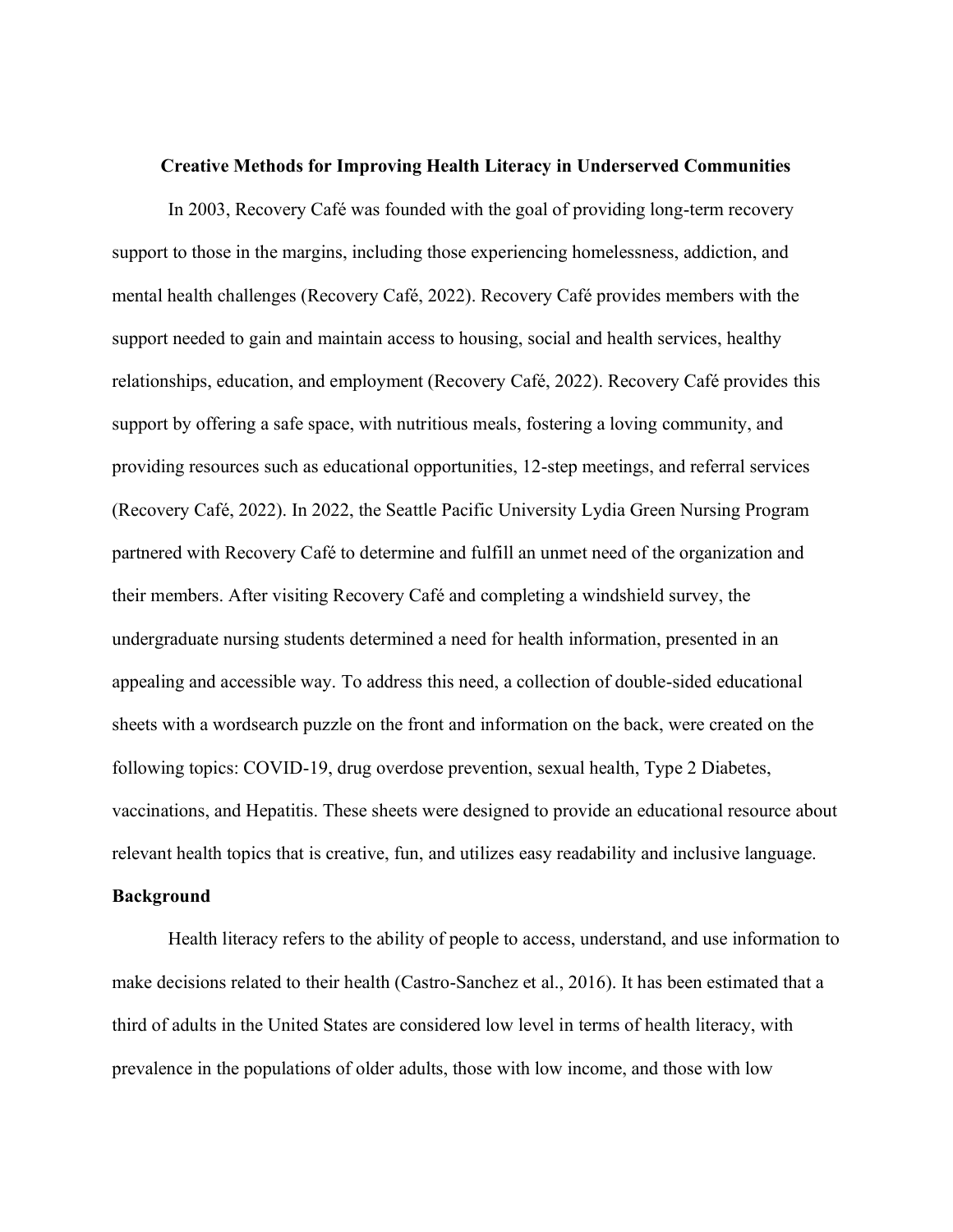education level (Netemeyer et al., 2019). Consequently, low health literacy levels are associated with poorer health outcomes, including increased use of emergency services, lower adherence to health protocols, and inaccurate assessments of disease risk (Netemeyer et al., 2019). Unfortunately, public health entities do not always take health literacy levels into consideration when developing and dispersing complex public health information to communities. In the process of determining community health needs at Recovery Café, it was found that 69% of members at the café were experiencing homelessness in 2020, while 87% of members had experienced homelessness sometime in the past ( $"2019-20$  Annual Report", 2021). A vast majority of members also possessed education and reading levels lower than the high-school level. These demographic statistics speak to the income and education level of members at Recovery Café, demonstrating how health literacy levels may be low as well. Considering the health literacy level of this community and the subsequent need for improved accessibility to appropriate public health information, the nursing students created digestible health education fact sheets with activities to increase understanding.

### **Activities**

Studies have shown that crossword and word search puzzles are effective self-learning tools that can reinforce previously acquired knowledge (Nirmal et al., 2020). Utilizing this study, the team developed six educational fact sheets focused on community health needs with corresponding word search puzzles. The primary goal of the word search puzzles was to increase engagement with health material and increase information retention. Community health needs were determined through interviewing Recovery Café members and staff, leading the students to focus on COVID-19, drug overdose prevention, sexual health, Type 2 Diabetes, vaccinations, and Hepatitis. Each fact sheet provides essential health information and resources for the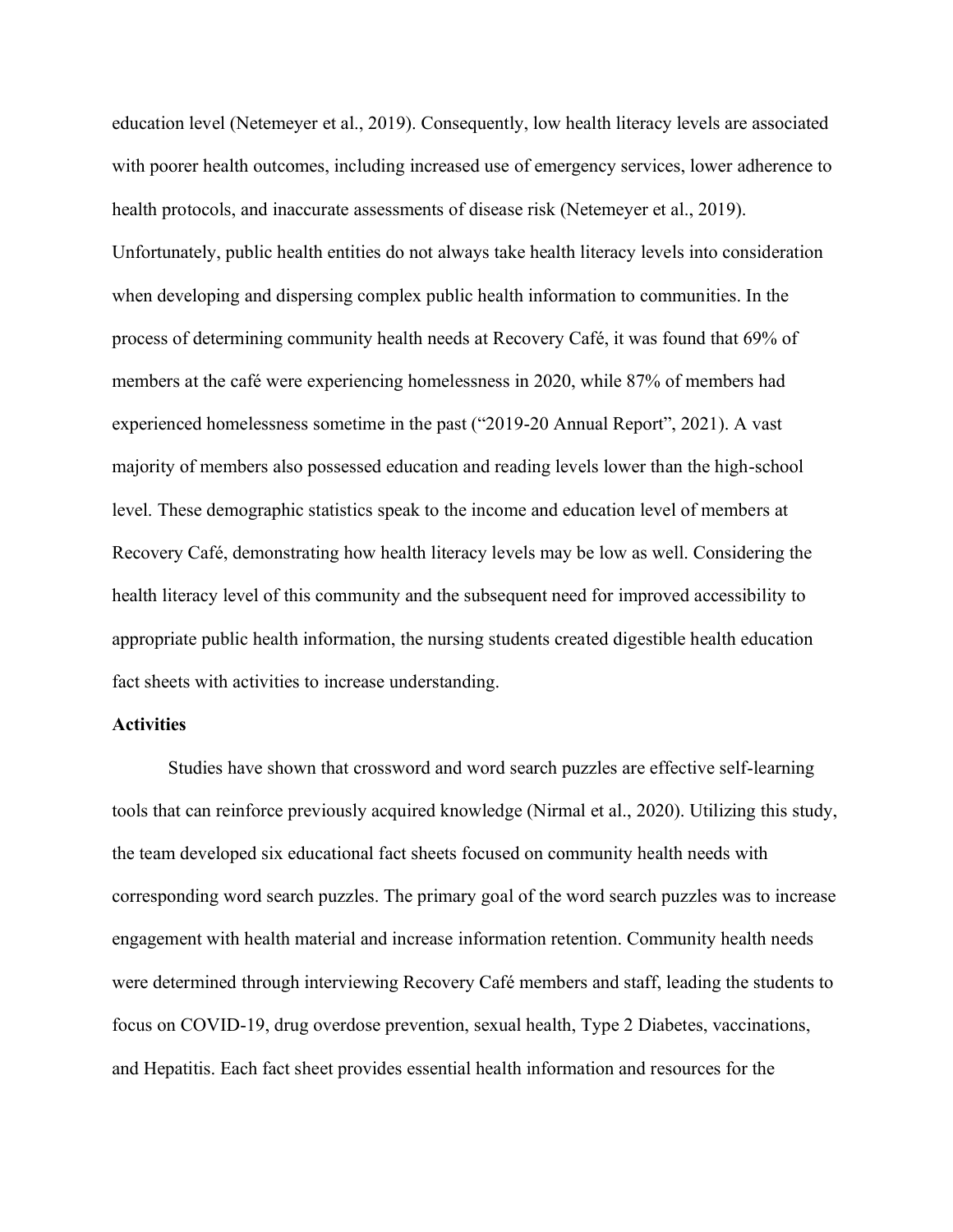Recovery Café members, while the corresponding word search reinforces the material. The primary nursing diagnosis associated with the Recovery Café population was deficient knowledge of health topics. The team utilized up-to-date and peer-reviewed information to create our health sheets to increase health literacy in this population. The educational level of Recovery Café members also led to the decision to refine our health information and present it so that any member, regardless of literacy level, could comprehend the information. The health education word searches were placed alongside the coloring sheets and community resources on the main activity table of Recovery Café. This puzzle-based learning engages the members of Recovery Café in the fact sheet's material, thereby increasing their competence with the topic and their ability to retain the material (Nirmal et al., 2020).

### **Outcomes**

The project's first outcome goal was to educate the members of Recovery Café about different health concerns (e.g., COVID-19, drug overdose prevention, sexual health, Type 2 Diabetes, vaccinations, and Hepatitis). A limitation was that there are many health concerns at Recovery Café that need to be addressed. To address this limitation, each group member focused on a specific health problem so that education could be provided on as many topics as possible. The next outcome goal was to create fact sheets that improve the health literacy among the members. A limitation to this goal was that most members at the Recovery Café read between 5th to 8th grade levels. To avoid these limitations, the students took medical terms and simplified them as much as possible and gave definitions within the word searches on words that might be harder to understand. The last outcome goal was to provide an incentive or an activity to keep the members engaged and want to learn more about these health concerns. A limitation was finding an activity that will encourage members to pick up the fact sheets and keep their interest.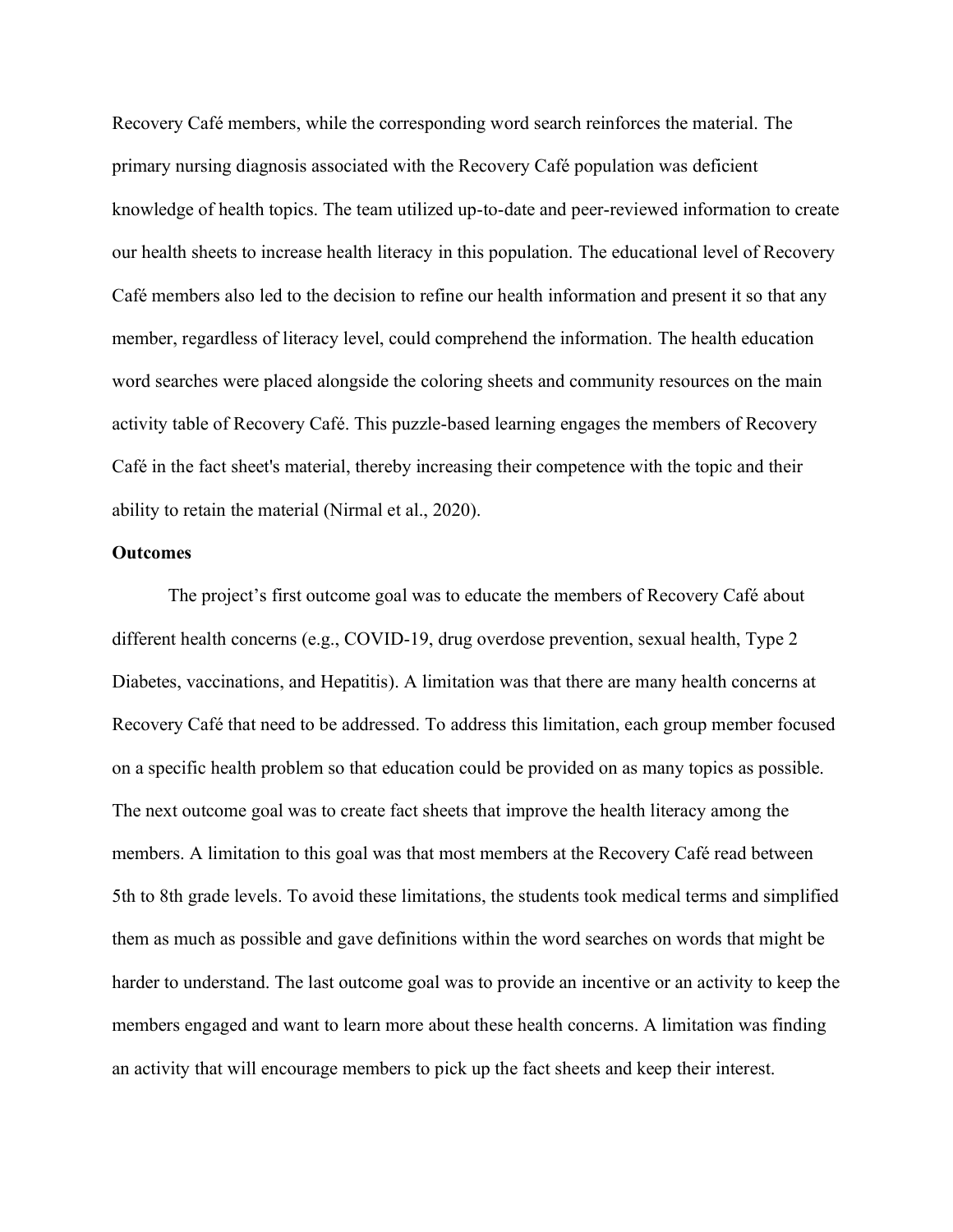Avoiding this limitation was quite difficult, but since the Recovery Café has coloring nights, karaoke nights and other engaging activities available, the team decided that a word search with the fact sheets might be the best way to keep the members engaged. However, due to time constraints, these are the desired outcomes, and the team will not be able to evaluate whether they have been met.

# **Conclusion**

In conclusion, the mission was to meet with the individuals at Recovery Café and discover what nursing students could do to provide them with the help that they might need. Learning about the history of this community center encouraged us to become more engaged in terms of figuring out some new methods to further provide for this community. The population at Recovery Café described a need for health education in a way that members can easily understand. This includes topics such as COVID-19, drug overdose prevention, sexual health, Type 2 Diabetes, vaccinations, and Hepatitis. Our idea of creating word search puzzles and fact sheets adequately demonstrates the main information these individuals need to know. Taking into consideration their education level and condition, the students made sure to create pieces of information that would make sense to them, is appealing to the eye, and would encourage them to become more engaged in learning more about these health topics. This method will further improve their knowledge deficit regarding topics that are important for them to be wary about and improve overall health literacy.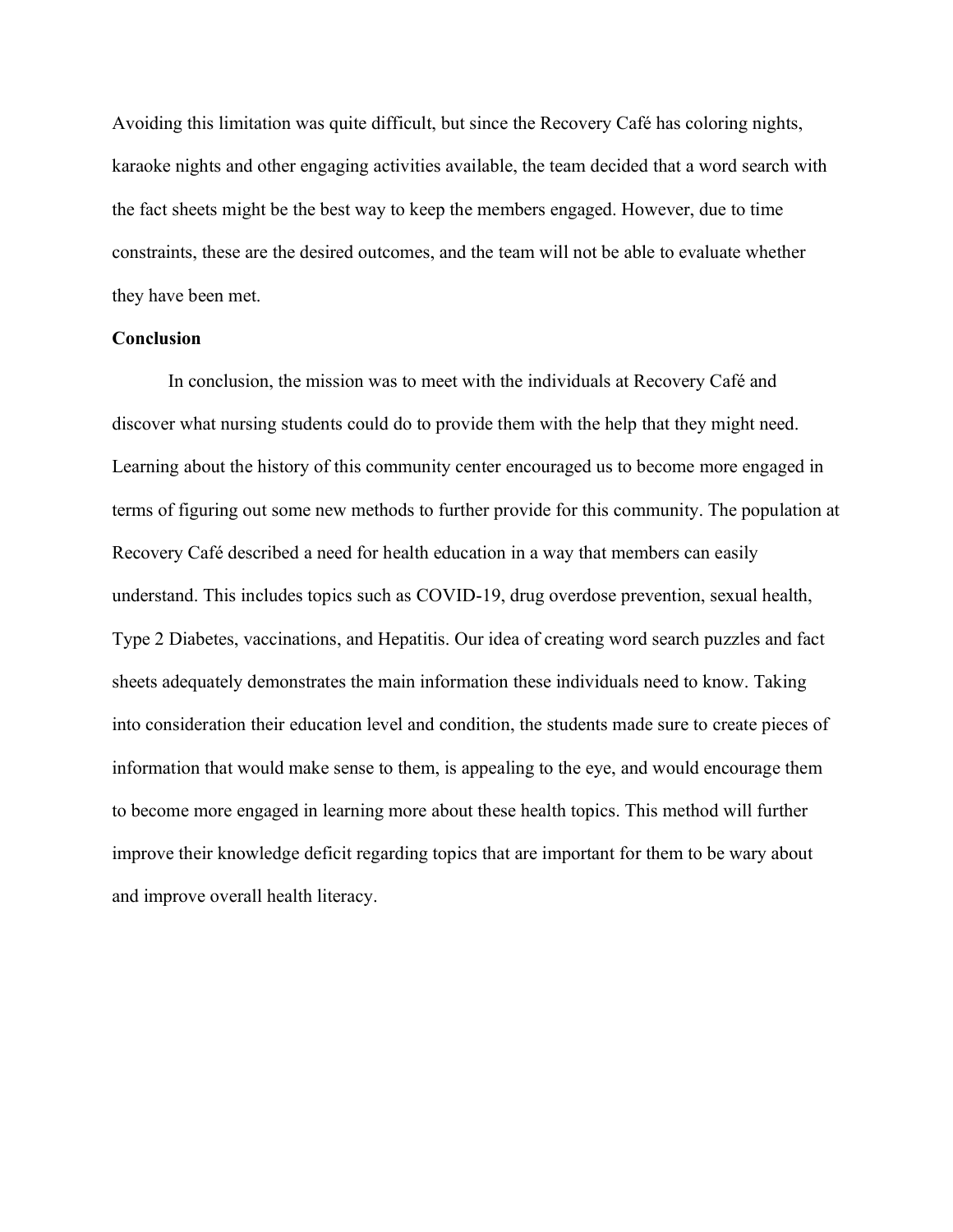#### **References**

- American Diabetes Association. (n.d.). *Help with insulin is a phone call away.*  <https://insulinhelp.org/>
- Banta-Green, C., Kuszler, P., Coffin, P., & Schoeppe, J. (2011). *Washington's 911 Good Samaritan Drug Overdose Law - Initial Evaluation Results.* Alcohol & Drug Abuse Institute, University of Washington. [http://adai.uw.edu/pubs/infobriefs/ADAI-IB-2011-](http://adai.uw.edu/pubs/infobriefs/ADAI-IB-2011-05.pdf) [05.pdf](http://adai.uw.edu/pubs/infobriefs/ADAI-IB-2011-05.pdf)
- Carusone, S. C., Guta, A., Robinson, S., Tan, D. H., Cooper, C., O'Leary, B., Prinse, K. D., Cobb, G., Upshur, R., & Strike, C. (2019). Maybe if I stop the drugs, then maybe they'd care? —hospital care experiences of people who use drugs. *Harm Reduction Journal*, *16*(1). [https://harmreductionjournal.biomedcentral.com/articles/10.1186/s12954-019-](https://harmreductionjournal.biomedcentral.com/articles/10.1186/s12954-019-0285-7%23citeas) [0285-7#citeas](https://harmreductionjournal.biomedcentral.com/articles/10.1186/s12954-019-0285-7%23citeas)
- Castro-Sánchez, E., Chang, P. W. S., Vila-Candel, R., Escobedo, A. A., & Holmes, A. H. (2016). Health Literacy and Infectious Diseases: Why does it matter? *International Journal of Infectious Diseases, 43, 103-110.<https://doi.org/10.1016/j.ijid.2015.12.019>*
- Centers for Disease and Control Prevention. (March 25, 2022). *COVID-19 information for specific groups of people.* [https://www.cdc.gov/coronavirus/2019-ncov/need-extra](https://www.cdc.gov/coronavirus/2019-ncov/need-extra-precautions/index.html)precautions/index.html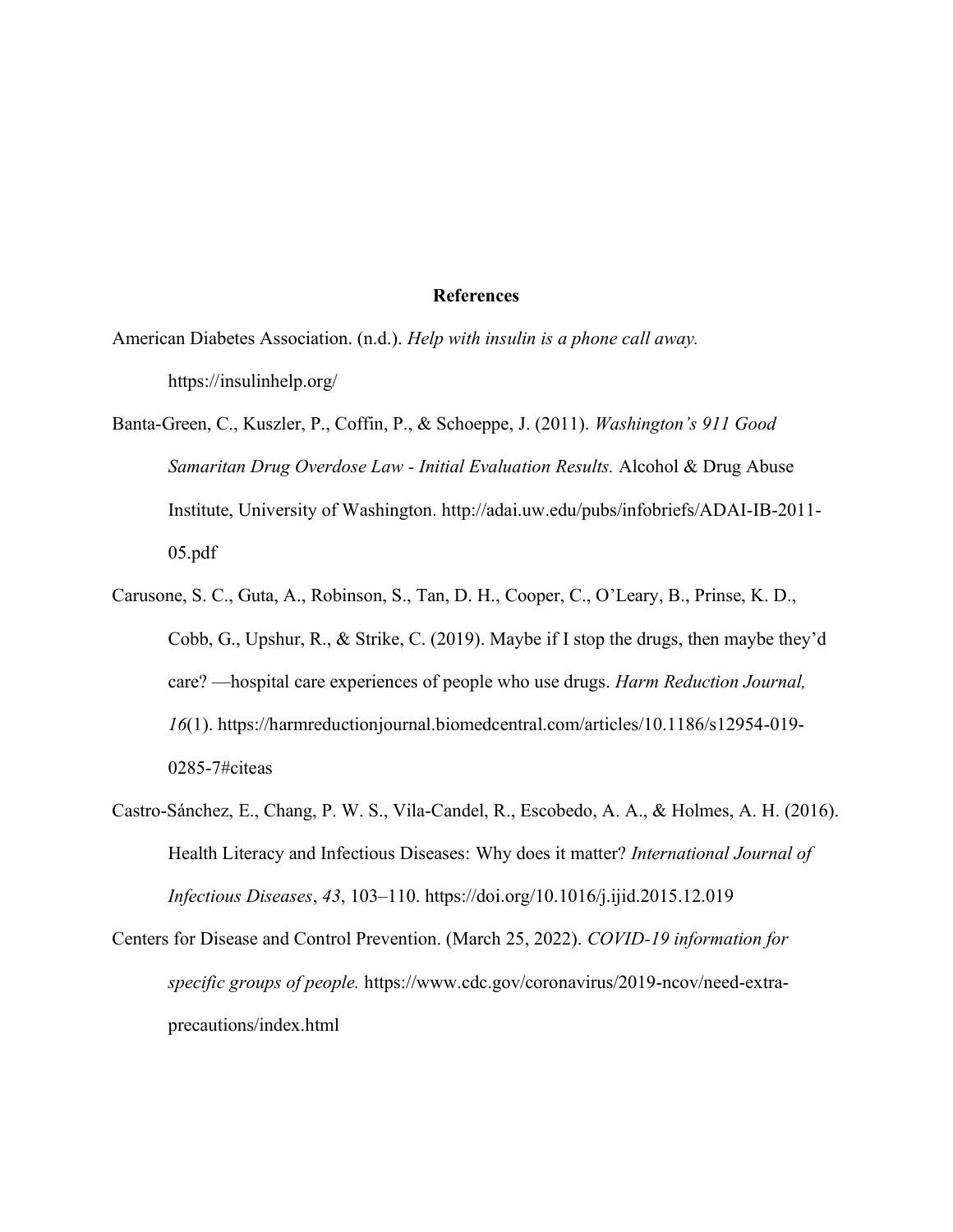- Centers for Disease and Control Prevention. (April 15, 2022). *Frequently asked questions about COVID-19 vaccination.* <https://www.cdc.gov/coronavirus/2019-ncov/vaccines/faq.html>
- Centers for Disease and Control Prevention. (2020, September 9). *Hepatitis B vaccines.* <https://www.cdc.gov/vaccinesafety/vaccines/hepatitis-b-vaccine.html>
- Centers for Disease and Control Prevention. (Feb 25, 2022). *How to protect yourself & others. <https://www.cdc.gov/coronavirus/2019-ncov/prevent-getting-sick/prevention.html>*

Centers for Disease and Control Prevention. (July 14, 2021). *How COVID-19 Spreads. [https://www.cdc.gov/coronavirus/2019-ncov/prevent-getting-sick/how-covid](https://www.cdc.gov/coronavirus/2019-ncov/prevent-getting-sick/how-covid-spreads.html)spreads.html*

- Centers for Disease and Control Prevention. (2021, November 18). *Key facts about seasonal flu vaccine.*[https://www.cdc.gov/flu/prevent/keyfacts.htm#:~:text=to%2060%20percent.-](https://www.cdc.gov/flu/prevent/keyfacts.htm%23:~:text=to%2060%20percent.-,Flu%20vaccination%20has%20been%20shown%20in%20several%20studies%20to%20reduce,to%20those%20who%20were%20unvaccinated) [,Flu%20vaccination%20has%20been%20shown%20in%20several%20studies%20to%20](https://www.cdc.gov/flu/prevent/keyfacts.htm%23:~:text=to%2060%20percent.-,Flu%20vaccination%20has%20been%20shown%20in%20several%20studies%20to%20reduce,to%20those%20who%20were%20unvaccinated) [reduce,to%20those%20who%20were%20unvaccinated](https://www.cdc.gov/flu/prevent/keyfacts.htm%23:~:text=to%2060%20percent.-,Flu%20vaccination%20has%20been%20shown%20in%20several%20studies%20to%20reduce,to%20those%20who%20were%20unvaccinated)
- Centers for Disease Control and Prevention. (2022, April 12). *STD Facts - HIV/AIDS & stds*. Centers for Disease Control and Prevention. Retrieved May 4, 2022, from <https://www.cdc.gov/std/hiv/stdfact-std-hiv.htm>
- Centers for Disease and Control Prevention. (March 22, 2022). *Symptoms of COVID-19.*  <https://www.cdc.gov/coronavirus/2019-ncov/symptoms-testing/symptoms.html>

Centers for Disease and Control Prevention. (2021, August 6). *Tdap (Tetanus, Diphtheria, Pertussis) Vaccine: What You Need to Know.* [https://www.cdc.gov/vaccines/hcp/vis/vis](https://www.cdc.gov/vaccines/hcp/vis/vis-statements/tdap.pdf)[statements/tdap.pdf](https://www.cdc.gov/vaccines/hcp/vis/vis-statements/tdap.pdf)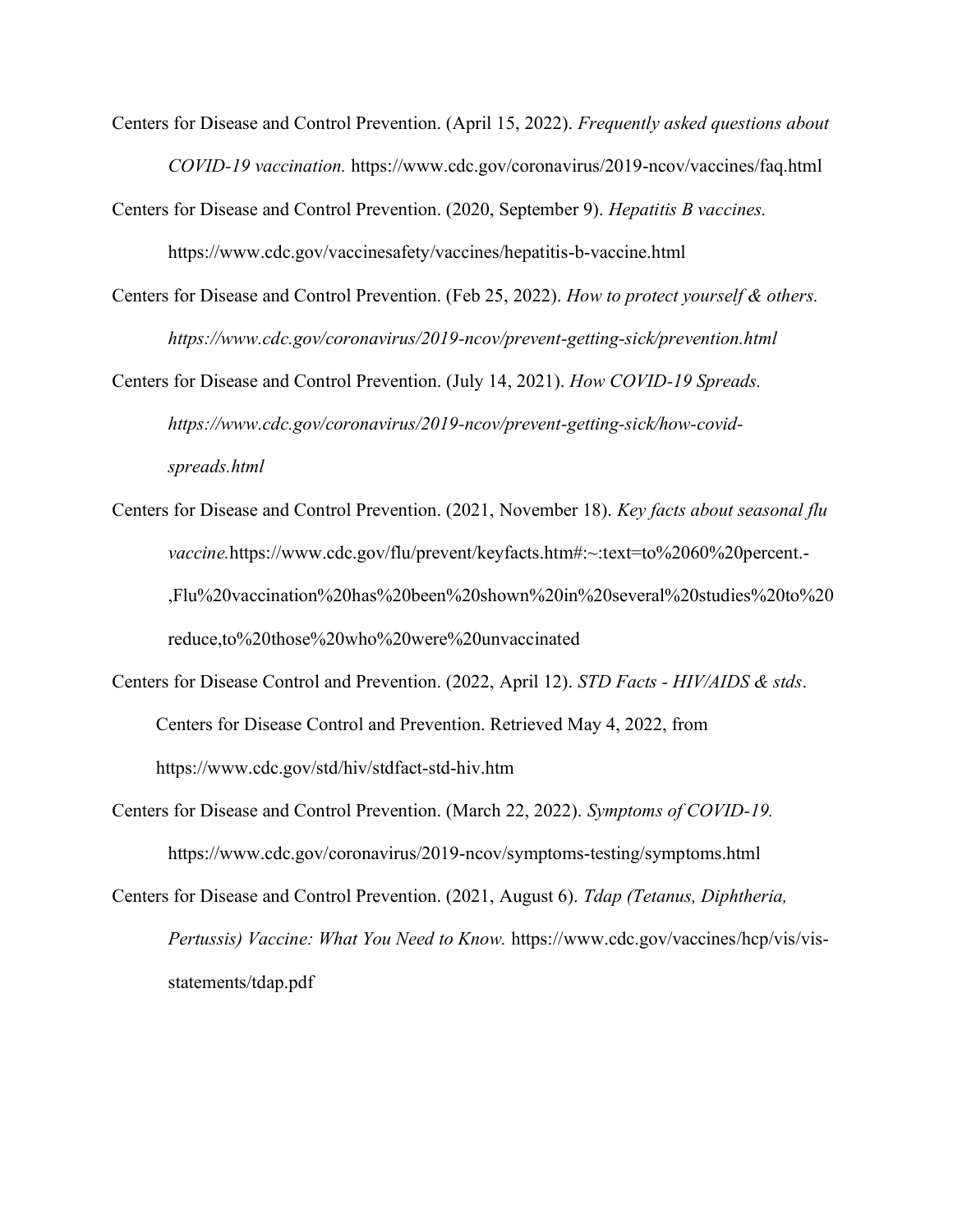- Centers for Disease Control and Prevention. (2022, September 27). *Viral Hepatitis*. Centers for Disease Control and Prevention. Retrieved May 4, 2022, from <https://www.cdc.gov/hepatitis/index.htm>
- Centers for Disease Control and Prevention. (2020, July 28). What is Viral Hepatitis? Centers for Disease Control and Prevention. Retrieved May 4, 2022, from <https://www.cdc.gov/hepatitis/abc/index.htm>
- Centers for Disease and Control Prevention. (March 22, 2022). *What to do if you are sick.* <https://www.cdc.gov/coronavirus/2019-ncov/if-you-are-sick/steps-when-sick.html>
- Centers for Disease and Control Prevention. (2022, April 27). *Why get a covid-19 vaccine.* <https://www.cdc.gov/coronavirus/2019-ncov/vaccines/vaccine-benefits.html>
- Country Doctor Community Health Centers. (2021). *Country Doctor Community Clinic.*  <https://cdchc.org/clinic/country-doctor/>
- Country Doctor Community Health Centers. (2021). *After Hours Clinic.*  <https://cdchc.org/clinic/after-hours-clinic/>
- Goyal, R., & Jialal, I. (2021, September 28). Diabetes Mellitus Type 2. *National Library of Medicine: StatPearls.* <https://www.ncbi.nlm.nih.gov/books/NBK513253/>
- Hawk, M., Coulter, R. W., Egan, J. E., Fisk, S., Reuel Friedman, M., Tula, M., & Kinsky, S. (2017). Harm reduction principles for healthcare settings. *Harm Reduction Journal*, *14*(1). <https://doi.org/10.1186/s12954-017-0196-4>

HealthPoint. (2022). *Evergreen*.<https://www.healthpointchc.org/find-clinics/evergreen-campus>

HealthPoint. (2022). *Cynthia A. Green family center.* [https://www.healthpointchc.org/find](https://www.healthpointchc.org/find-clinics/cynthia-a-green-family-center)[clinics/cynthia-a-green-family-center](https://www.healthpointchc.org/find-clinics/cynthia-a-green-family-center)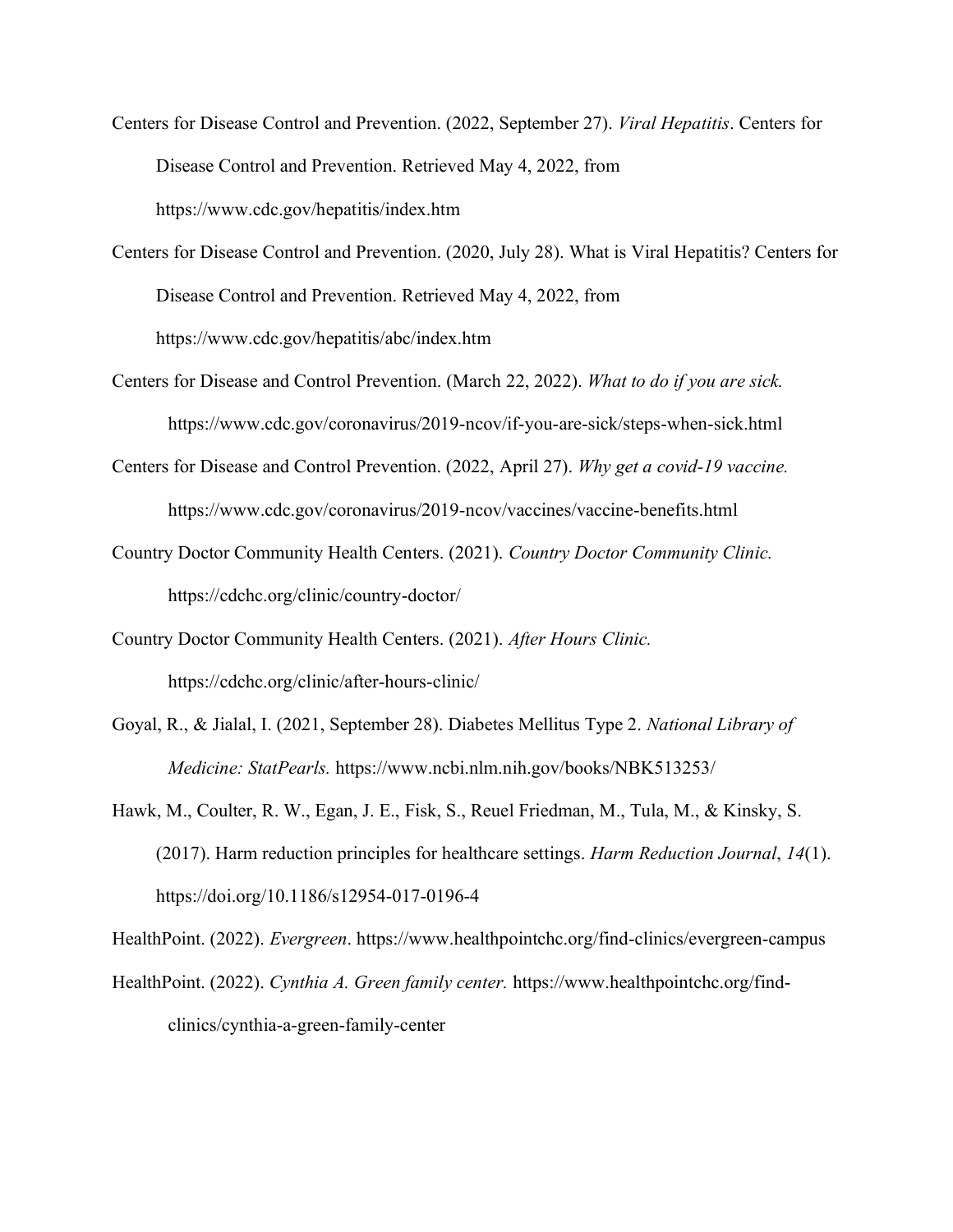- Hinkle, J. L., Cheever, K. K. (2018). Assessment and management of patients with hepatic disorders. *Lippincott's CoursePoint for Hinkle & Cheever: Brunner & Suddarth's Textbook of Medical-Surgical Nursing, 14*, 1377-1426.
- Koepsel, E. R. (2016). The power in pleasure: Practical implementation of pleasure in sex education classrooms. *American Journal of Sexuality Education*, *11*(3), 205–265. <https://doi.org/10.1080/15546128.2016.1209451>
- Naisteter, M. A., & Sitron, J. A. (2010). Minimizing harm and maximizing pleasure: Considering the harm reduction paradigm for sexuality education. *American Journal of Sexuality Education*, *5*(2), 101-115.<https://doi.org/10.1080/10627197.2010.491046>
- Netemeyer, R. G., Dobolyi, D. G., Abbasi, A., Clifford, G., & Taylor, H. (2019). Health Literacy, health numeracy, and trust in doctor: Effects on key patient health outcomes. *Journal of Consumer Affairs*, *54*(1), 3±42. https://doi.org/10.1111/joca.12267
- Nirmal, L., Muthu, M., & Prasad, M. (2020). Use of Puzzles as an Effective Teaching-Learning Method for Dental Undergraduates. *International Journal of Clinical Pediatric Dentistry, 13*(6), 606–10. https://dx.doi.org/10.5005%2Fjp-journals-10005-1834
- Miller, L. (2022, April 19). *Drug overdose symptoms: What happens when you overdose.*  American Addiction Centers.<https://americanaddictioncenters.org/overdose>

Our World In Data. (May 3, 2022). *Cumulative confirmed COVID-19 cases and deaths. [https://ourworldindata.org/explorers/coronavirus-data-explorer?](https://ourworldindata.org/explorers/coronavirus-data-explorer?facet=none&uniformYAxis=0&Metric=Confirmed+cases&Interval=Cumulative&Relative+to+Population=false&Color+by+test+positivity=false&country=~USA) [facet=none&uniformYAxis=0&Metric=Confirmed+cases&Interval=Cumulative](https://ourworldindata.org/explorers/coronavirus-data-explorer?facet=none&uniformYAxis=0&Metric=Confirmed+cases&Interval=Cumulative&Relative+to+Population=false&Color+by+test+positivity=false&country=~USA) [&Relative+to+Population=false&Color+by+test+positivity=false&country=~USA](https://ourworldindata.org/explorers/coronavirus-data-explorer?facet=none&uniformYAxis=0&Metric=Confirmed+cases&Interval=Cumulative&Relative+to+Population=false&Color+by+test+positivity=false&country=~USA)*

Recovery Café. (2021, January 6). *2019-20 annual report*. Recovery Café. Retrieved May 18, 2022, from [https://recoverycafe.org/blog/rc\\_report/2019-20-annual-report/](https://recoverycafe.org/blog/rc_report/2019-20-annual-report/)